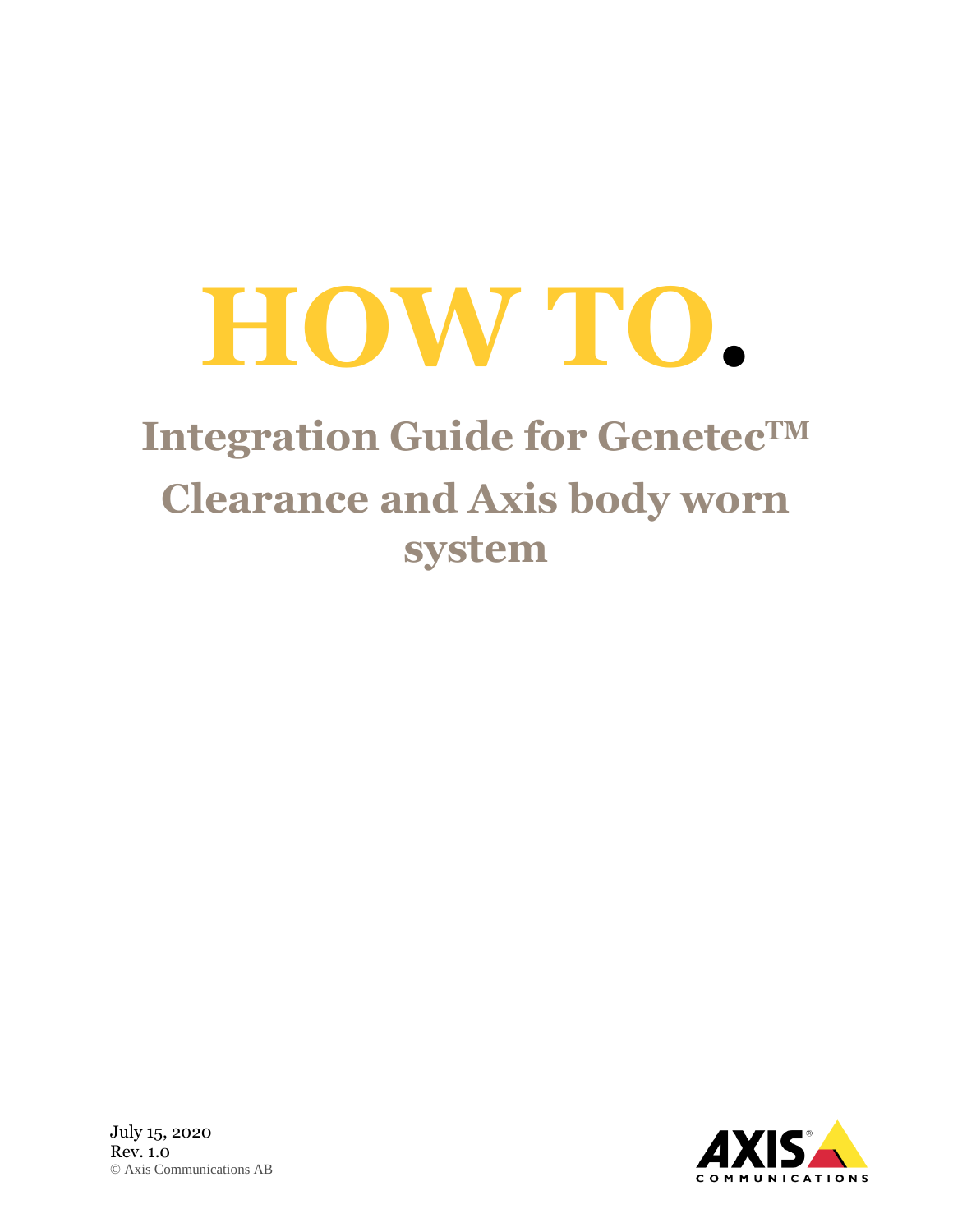

| <b>Introduction</b>                                    | 3                        |
|--------------------------------------------------------|--------------------------|
| Step 1 – Create the connection file in Clearance       | $\overline{\mathcal{A}}$ |
| Step 2 – Install and configure Axis body worn system   | 5                        |
| Step 3 – User and camera configuration in Clearance    | 6                        |
| Step 4 – Create a recording and upload to Clearance    | 7                        |
| Example use case – Assign a different user to a camera | 8                        |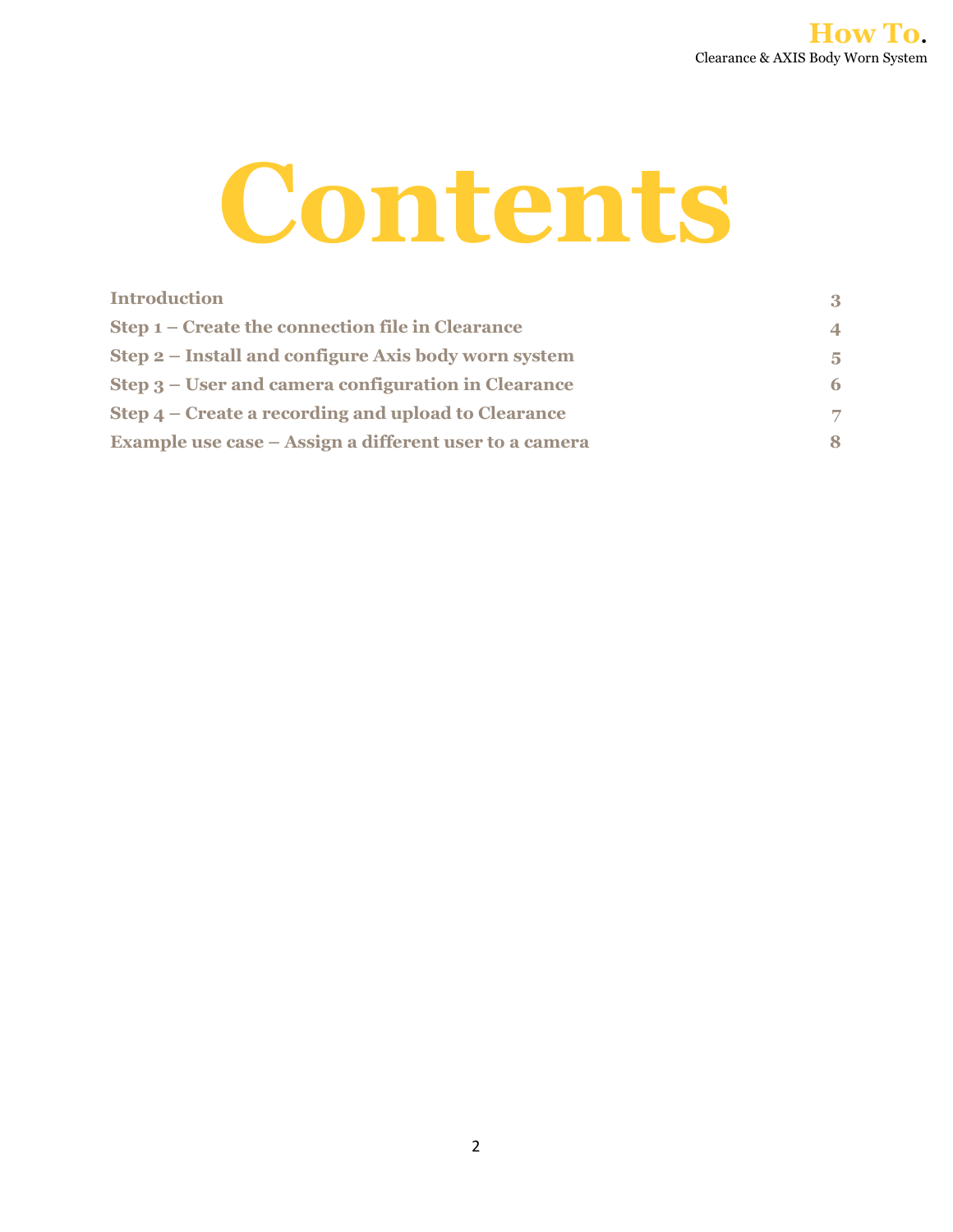### **Introduction**

This document explains how to integrate Axis body worn system with Genetec<sup>TM</sup> Clearance. It assumes the reader has basic knowledge of Axis body worn system and Clearance.

Before you begin, ensure your user account for Genetec<sup>TM</sup> Clearance has been activated through an activation link sent to you by email. It assumes your user account is part of the "Account Administrators" group. In addition, an active license that supports the number of Axis body worn cameras should have been added to GenetecTM Clearance.

#### **Prerequisites**

Axis body worn system

Axis body worn system firmware 9.75.1 or above

AXIS IP Utility version 4.14 or above

Please note that Axis doesn't take any responsibility for how this configuration may affect your system. If the modification fails or if you get other unexpected results, you may have to restore the settings to default.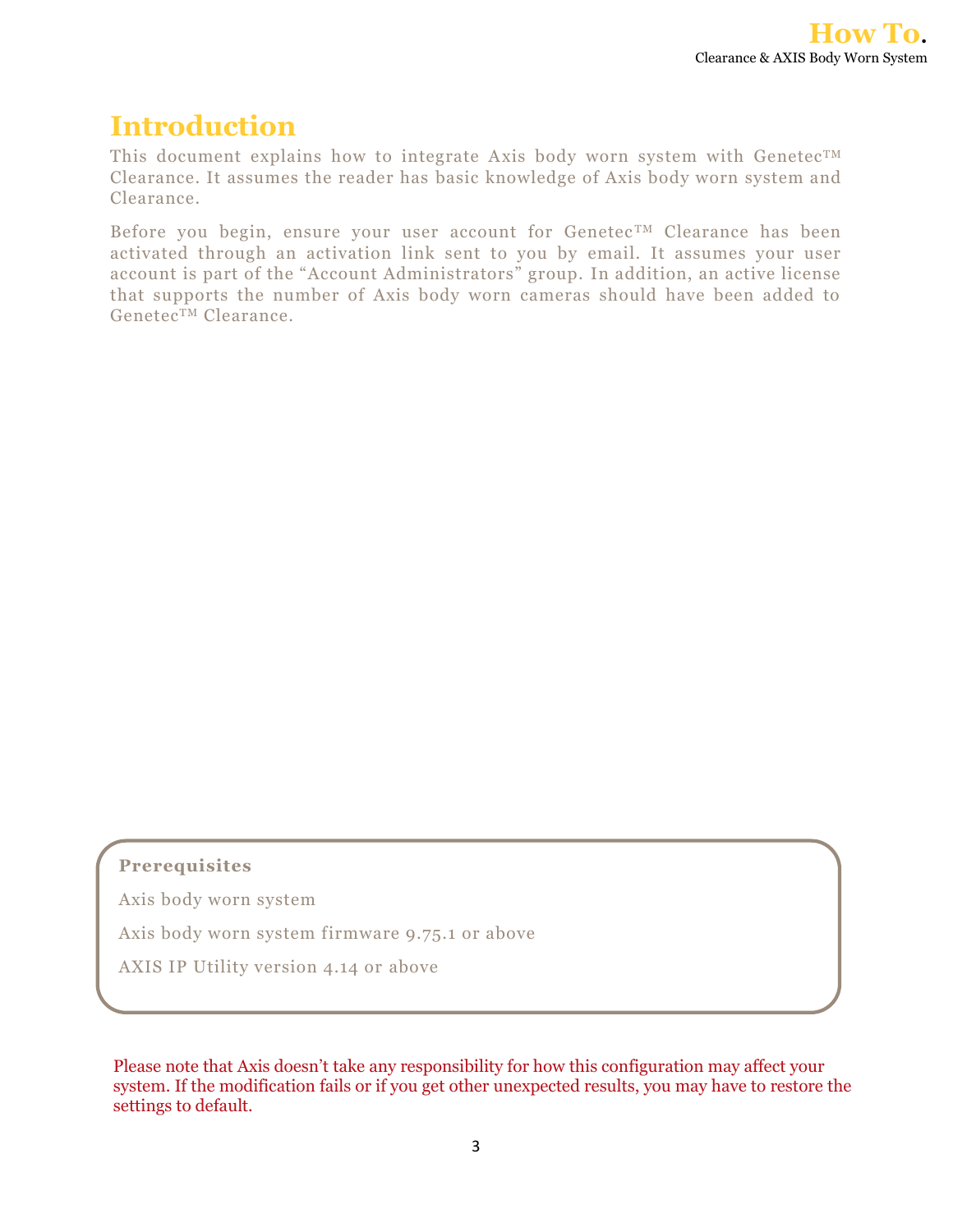#### **Step 1 – Create the connection file in Clearance**

1. Follow the link to Genetec™ Clearance in your account activation email and log in. Choose **Configurations** in the left navigation bar and then **Integrations** in the list of sub menu. Under **Create an integration** section, choose **AXIS Body Worn System**.

|    | Genetec<br>Clearance. |                                                                                     | 2.<br>DemoUser -                                                                                                                                                                                                                                                                                                                                                                                                                     |
|----|-----------------------|-------------------------------------------------------------------------------------|--------------------------------------------------------------------------------------------------------------------------------------------------------------------------------------------------------------------------------------------------------------------------------------------------------------------------------------------------------------------------------------------------------------------------------------|
| ⋒  | Home                  | <b>Users</b>                                                                        |                                                                                                                                                                                                                                                                                                                                                                                                                                      |
| Q  | Search                | <b>Groups</b><br>Integrations                                                       | Active<br><b>Existing integrations</b><br>$\overline{\phantom{a}}$                                                                                                                                                                                                                                                                                                                                                                   |
| 囸  | Video editor          | <b>Departments</b><br>Categories                                                    | No active integrations<br>Create an integration                                                                                                                                                                                                                                                                                                                                                                                      |
| Ŵ. | Recycle bin           | <b>Devices</b>                                                                      |                                                                                                                                                                                                                                                                                                                                                                                                                                      |
| ö  | <b>Configurations</b> | <b>Security policies</b><br><b>Retention policies</b><br><b>Account information</b> | Generic integration<br>Genetec Clearance™ plugi<br>Genetec Clearance™ Vide<br>Û<br>Ø<br>ଇ<br>Create an integration for an external device or<br>With the Genetec Clearance" plugin for<br>With the Video Request plugin, you can<br>application so that the device or application i<br>Security Center operators can export Securit<br>publish a list of Genetec Security Center.<br><b>O</b> Contact support to enable this feature |
|    |                       | <b>Report templates</b><br><b>Request forms</b>                                     | AXIS Body Worn System<br>Genetec Clearance™ Uplo<br>Reveal™<br>$\geq$<br>Ø<br>AXIS A<br>The AXIS body worn solution includes a<br>Use this app to upload files directly to your<br>With the Reveal Body Worn Video Cameras<br>lightweight and robust camera, docking<br>Genetec Clearance" account from your<br>integration, organizations can securely                                                                              |
| ิค | Help                  |                                                                                     |                                                                                                                                                                                                                                                                                                                                                                                                                                      |

2. In the "New integration" page, enter a name for the integration, e.g. "BWS integration". Click on **Create** and the integration is created.

| Genetec<br>learance.        |                                                       |                                                                                                    | DemoUser,                                                                                                                                                                                                                                                                                                                   |  |  |
|-----------------------------|-------------------------------------------------------|----------------------------------------------------------------------------------------------------|-----------------------------------------------------------------------------------------------------------------------------------------------------------------------------------------------------------------------------------------------------------------------------------------------------------------------------|--|--|
| Home                        | <b>Users</b><br><b>Groups</b>                         | Integrations $\rightarrow$ BWS integration                                                         |                                                                                                                                                                                                                                                                                                                             |  |  |
| Q.<br>Search                | <b>Integrations</b>                                   |                                                                                                    |                                                                                                                                                                                                                                                                                                                             |  |  |
| Video editor<br>回           | <b>Departments</b><br>Categories                      | Name<br><b>BWS</b> integration                                                                     | Description<br>The AXIS body worn solution includes a lightweight and robust camera, docking                                                                                                                                                                                                                                |  |  |
| <b>Recycle bin</b>          | <b>Devices</b>                                        | Assigned groups                                                                                    | stations (8-bay or 1-bay), and a system controller. With the integration,<br>organizations can securely transfer video recordings from AXIS Body Worn Manager<br>to Genetec Clearance". All data is encrypted both at rest and in transfer using                                                                            |  |  |
| <b>Configurations</b><br>õ. | <b>Security policies</b><br><b>Retention policies</b> | No group selected<br>Assigned privileges                                                           | AES256 and TLS.<br>Installation                                                                                                                                                                                                                                                                                             |  |  |
|                             | <b>Account information</b>                            | $\triangle$ Security policies                                                                      | 1. Install the AXIS Body Worn System hardware components.<br>2. Create the AXIS Body Worn System integration in Genetec Clearance".                                                                                                                                                                                         |  |  |
|                             | <b>Report templates</b><br><b>Request forms</b>       | $\blacktriangleright$ Access files not associated<br>Permitted<br>View only<br>with any case       | 3. Enter the name of your body worn system and click Create.<br>4. Click Download configuration to download the connection file (*.json) for your AXIS<br><b>Body Worn System.</b><br>5. Start AXIS Body Worn Manager and upload the connection file.                                                                       |  |  |
|                             |                                                       | Access audit trail and create eDiscovery receipt<br>Delete cases and files                         | To add an AXIS body worn camera:<br>1. Create a Genetec Clearance" user account for the camera user.                                                                                                                                                                                                                        |  |  |
|                             |                                                       | Restore cases and files from the recycle bin<br>Protect or unprotect cases and files from deletion | 2. Dock a new body worn camera and register it in AXIS Body Worn Manager. It will be<br>detected and automatically added to Genetec Clearance".<br>3. In AXIS Body Worn Manager, go to Configurations > Devices and locate the camera by<br>searching for its serial number. Note: You must be a member of a Manage devices |  |  |
| ิค<br>Help                  |                                                       |                                                                                                    | Cancel<br>Create                                                                                                                                                                                                                                                                                                            |  |  |

3. Click on **Download configuration** on the top right corner to download the connection file "BWS integration.json" which can be uploaded to the body worn system later.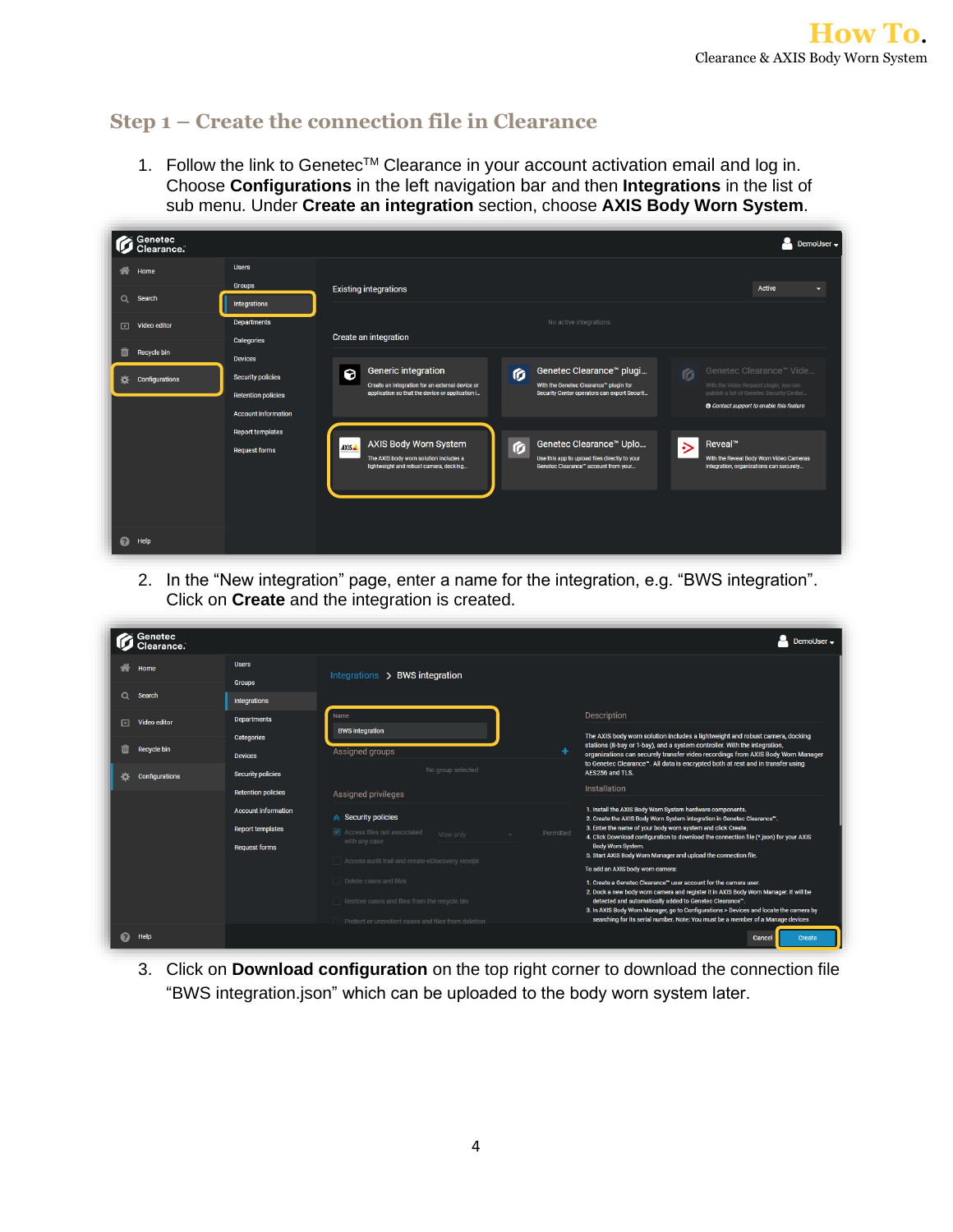| Genetec<br>Clearance. |                                                       |                                                                                      |                  | DemoUser -                                                                                                                                                                                                                                                                                                                                           |  |
|-----------------------|-------------------------------------------------------|--------------------------------------------------------------------------------------|------------------|------------------------------------------------------------------------------------------------------------------------------------------------------------------------------------------------------------------------------------------------------------------------------------------------------------------------------------------------------|--|
| Home                  | <b>Users</b><br><b>Groups</b>                         | Integrations $\rightarrow$ BWS integration                                           |                  | La Download configuration<br><b>m</b> Delete                                                                                                                                                                                                                                                                                                         |  |
| O.<br>Search          | <b>Integrations</b>                                   |                                                                                      |                  |                                                                                                                                                                                                                                                                                                                                                      |  |
| Video editor<br>回     | <b>Departments</b>                                    | Name<br><b>BWS</b> integration                                                       |                  | Description                                                                                                                                                                                                                                                                                                                                          |  |
| <b>Recycle bin</b>    | Categories<br><b>Devices</b>                          | <b>Status</b>                                                                        |                  | The AXIS body worn solution includes a lightweight and robust camera, docking<br>stations (8-bay or 1-bay), and a system controller. With the integration,<br>organizations can securely transfer video recordings from AXIS Body Worn Manager<br>to Genetec Clearance". All data is encrypted both at rest and in transfer using<br>AES256 and TLS. |  |
| Configurations        | <b>Security policies</b>                              | Active                                                                               | ۰                |                                                                                                                                                                                                                                                                                                                                                      |  |
|                       | <b>Retention policies</b>                             | Assigned groups                                                                      |                  | Installation                                                                                                                                                                                                                                                                                                                                         |  |
|                       | <b>Account information</b><br><b>Report templates</b> | No group selected<br>Assigned privileges                                             |                  | 1. Install the AXIS Body Worn System hardware components.<br>2. Create the AXIS Body Worn System integration in Genetec Clearance".<br>3. Enter the name of your body worn system and click Create.                                                                                                                                                  |  |
|                       | <b>Request forms</b>                                  | $\triangle$ Security policies                                                        |                  | 4. Click Download configuration to download the connection file (*.json) for your AXIS<br><b>Body Worn System.</b><br>5. Start AXIS Body Worn Manager and upload the connection file.                                                                                                                                                                |  |
|                       |                                                       | $\vee$ Access files not associated<br>View only<br>with any case                     | <b>Permitted</b> | To add an AXIS body worn camera:                                                                                                                                                                                                                                                                                                                     |  |
|                       |                                                       | Access audit trail and create eDiscovery receipt                                     |                  | 1. Create a Genetec Clearance" user account for the camera user.<br>2. Dock a new body worn camera and register it in AXIS Body Worn Manager. It will be<br>detected and automatically added to Genetec Clearance".                                                                                                                                  |  |
| ิค<br>Help            |                                                       | $\Box$ Delete cases and files<br>$\Box$ Restore cases and files from the recycle bin |                  | 3. In AXIS Body Worn Manager, go to Configurations > Devices and locate the camera by<br>searching for its serial number. Note: You must be a member of a Manage devices<br>security policy or have the Manage devices permission.<br>4. Activate the device license. For more information, see Activating device licenses                           |  |

For more details, go to the user guide of Genetec™ Clearance.

#### **Step 2 – Install and configure Axis body worn system**

- 1. Install your body worn system.
- 2. Find the system controller using AXIS IP Utility. Access AXIS Body Worn Manager and follow the setup wizard to configure the system. Upload the previously created connection file "BWS integration.json" when prompted to "Select a content destination".
- 3. Create a camera user "NewUser" in AXIS Body Worn Manager (Go to **Users** page and click on **Add user** on the top right). The same user needs to be created in Clearance later.

| A AXIS Body Worn Manager                                                  | $\times$ + |             |               | $\times$<br>$\Box$<br>$\qquad \qquad -$    |
|---------------------------------------------------------------------------|------------|-------------|---------------|--------------------------------------------|
| $\leftarrow$ $\rightarrow$ C <b>A</b> Not secure   172.25.164.77/?#/users |            |             |               | $\boldsymbol{\Theta}$<br>07 ☆<br>$\cdot$ : |
| <b>AXIS</b>                                                               |            | Search      |               | Q                                          |
| <b>System status</b>                                                      | Users.     |             |               | Add user                                   |
| <b>Devices</b>                                                            |            | <b>Name</b> | <b>Camera</b> | Camera profile                             |
| <b>Users</b>                                                              |            |             |               |                                            |
| <b>Camera profiles</b>                                                    |            |             |               |                                            |
| <b>Settings</b><br>$\ddot{}$                                              |            |             |               |                                            |
| <b>Support</b>                                                            |            |             |               |                                            |
| <b>Master key</b>                                                         |            |             |               |                                            |
| <b>System report</b>                                                      |            |             |               |                                            |
| ビ<br><b>Help</b>                                                          |            |             |               |                                            |
| <b>About</b>                                                              |            |             |               |                                            |
| <b>AXIS Rody Worn Manager</b>                                             |            |             |               |                                            |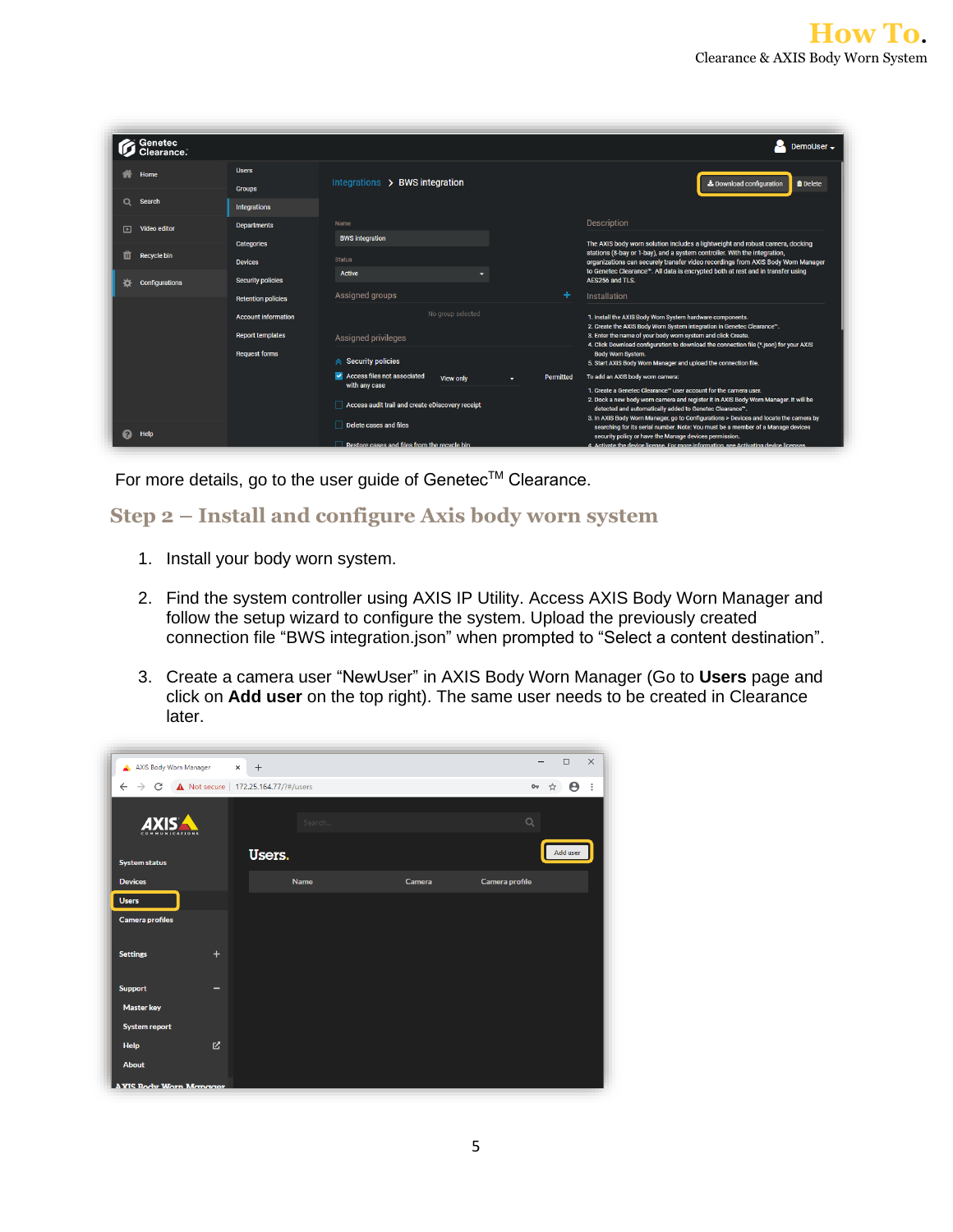4. Dock a new camera on the docking station connected to the system controller. It will be discovered by AXIS Body Worn Manager right away. Add the camera and rename it to for example "BWC-Demo". Assign it to the newly created camera user.

For more details, go to the [user manual for Axis body worn solution.](https://www.axis.com/products/online-manual/58704)

#### **Step 3 – User and camera configuration in Clearance**

1. Add the camera user "NewUser" in Clearance by choosing **Configurations** in the left navigation bar and then **Users** in the list of sub menu. Click "Create user" to create the new user.

|           | Genetec<br>Clearance. |                                                       |                   |                      |               | DemoUser $\blacktriangleright$ |
|-----------|-----------------------|-------------------------------------------------------|-------------------|----------------------|---------------|--------------------------------|
| ₩         | Home                  | <b>Users</b>                                          | <b>Users</b>      |                      |               |                                |
| $\alpha$  | Search                | <b>Groups</b>                                         | DemoUser          | $\alpha$<br>Active ~ |               |                                |
|           |                       | Integrations                                          | 1 user            |                      |               | Create user                    |
|           | Video editor          | Departments                                           | Name 1            | Email                | <b>Status</b> | User type                      |
|           | $\hat{m}$ Recycle bin | Categories                                            |                   |                      |               |                                |
|           |                       | <b>Devices</b>                                        | <b>A</b> DemoUser | @axis.com            | Active        | Regular                        |
|           | Configurations        | <b>Security policies</b><br><b>Retention policies</b> |                   |                      |               |                                |
|           |                       | <b>Account information</b>                            |                   |                      |               |                                |
|           |                       | <b>Report templates</b>                               |                   |                      |               |                                |
|           |                       | <b>Request forms</b>                                  |                   |                      |               |                                |
|           |                       |                                                       |                   |                      |               |                                |
|           |                       |                                                       |                   |                      |               |                                |
|           |                       |                                                       |                   |                      |               |                                |
|           |                       |                                                       |                   |                      |               |                                |
| $\bullet$ | Help                  |                                                       |                   |                      |               |                                |
|           |                       |                                                       |                   |                      |               |                                |

- **NOTE** An email address is required to add the new user. If the user wants to get access to Clearance, he/she needs to activate his/her user account for Clearance through the activation link sent to this email address.
- 2. Once a camera is added to the Axis body worn system connected to Clearance, the camera is automatically added and activated in Clearance. Find the camera by choosing **Configurations** in the left navigation bar and then **Devices** in the list of sub menu.

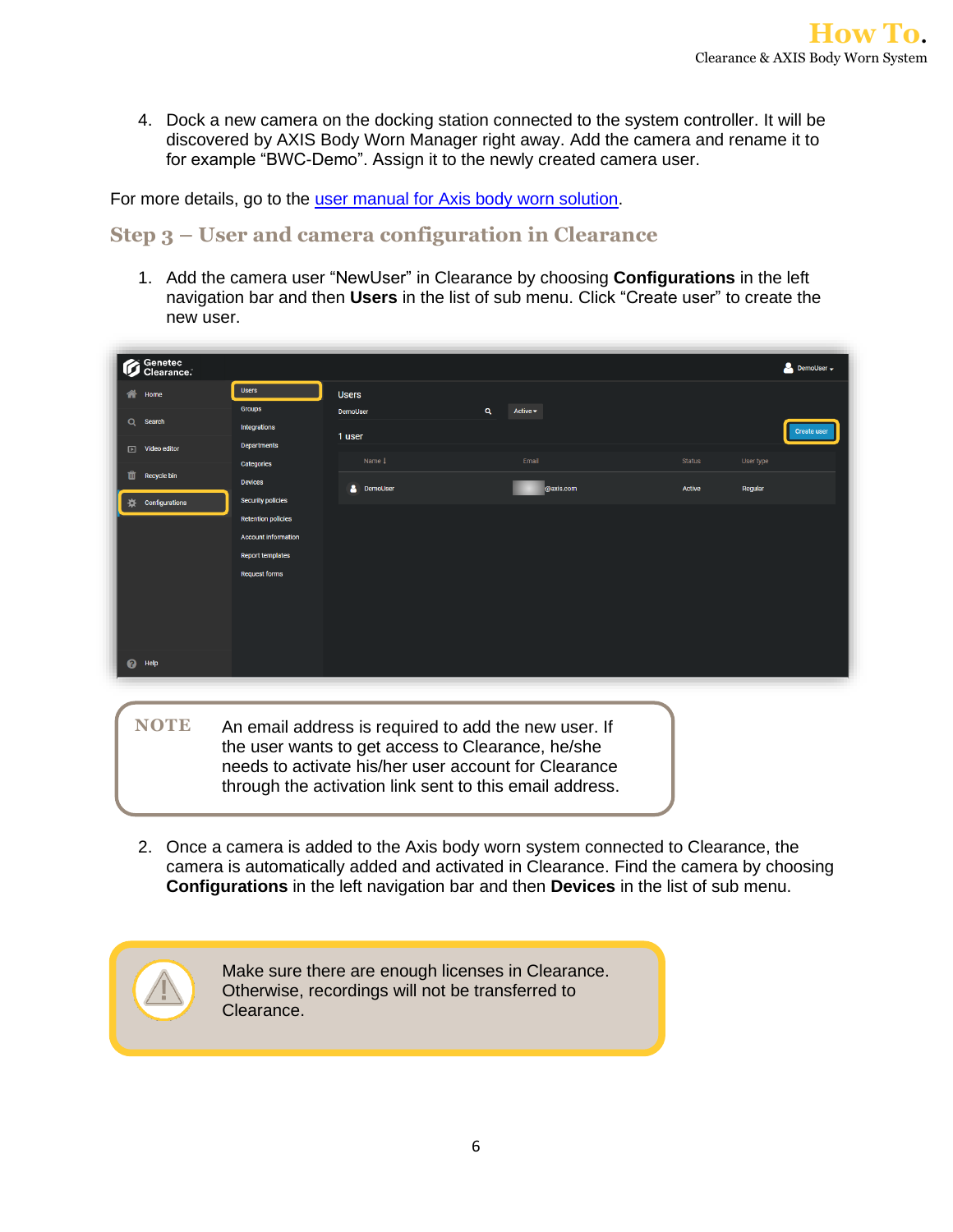| Genetec<br>Clearance.                |                                                         |                   |                 |               |                               | DemoUser $\sim$                   |
|--------------------------------------|---------------------------------------------------------|-------------------|-----------------|---------------|-------------------------------|-----------------------------------|
| 备<br>Home                            | <b>Users</b>                                            | <b>Devices</b>    |                 |               |                               |                                   |
| $\alpha$<br>Search                   | <b>Groups</b><br>Integrations                           | <b>BWC-Demo</b>   |                 |               | $\alpha$<br>Search criteria v |                                   |
| Video editor<br>$\qquad \qquad \Box$ | <b>Departments</b>                                      | 1 device<br>State | Name            | Serial number | Manufacturer                  | A Activated devices: 3/5<br>Model |
| û<br>Recycle bin                     | Categories<br><b>Devices</b>                            | 0<br>Activated    | <b>BWC-Demo</b> | B8A44F04DF2A  | Axis                          | W100                              |
| Configurations<br>₩                  | <b>Security policies</b>                                |                   |                 |               |                               |                                   |
|                                      | <b>Retention policies</b><br><b>Account information</b> |                   |                 |               |                               |                                   |
|                                      | <b>Report templates</b>                                 |                   |                 |               |                               |                                   |
|                                      | <b>Request forms</b>                                    |                   |                 |               |                               |                                   |
|                                      |                                                         |                   |                 |               |                               |                                   |
|                                      |                                                         |                   |                 |               |                               |                                   |
| $\bullet$<br>Help                    |                                                         |                   |                 |               |                               |                                   |

3. Click on the camera and assign it to the newly created user using the "**+**" sign. Now the camera is ready to use.

| Genetec<br>Clearance. |                                                       |                               |                                 |                        | DemoUser $\sim$           |
|-----------------------|-------------------------------------------------------|-------------------------------|---------------------------------|------------------------|---------------------------|
| ₩<br>Home             | <b>Users</b><br><b>Groups</b>                         | Devices > BWC-Demo /          |                                 | Activated devices: 2/5 | <b>Deactivate license</b> |
| $\alpha$<br>Search    | Integrations                                          | General                       |                                 | Assigned to            | œ                         |
| Video editor<br>$\Xi$ | <b>Departments</b><br>Categories                      | Manufacturer                  | State                           | No assigned users      |                           |
| 血<br>Recycle bin      | <b>Devices</b>                                        | Axis                          | Activated                       |                        |                           |
| ₩<br>Configurations   | <b>Security policies</b><br><b>Retention policies</b> | Serial number<br>B8A44F04DF2A | Device type<br>Body-worn camera |                        |                           |
|                       | <b>Account information</b>                            |                               | Model<br><b>W100</b>            |                        |                           |
|                       | <b>Report templates</b><br><b>Request forms</b>       |                               |                                 |                        |                           |
|                       |                                                       |                               |                                 |                        |                           |
|                       |                                                       |                               |                                 |                        |                           |
| ℯ<br>Help             |                                                       |                               |                                 |                        | Cancel<br>Save            |

For more details, go to the user guide of Genetec™ Clearance.

#### **Step 4 – Create a recording and upload to Clearance**

- 1. Undock the camera and make a recording before docking it again. The recording together with the metadata will be transferred to the system controller and further on to Clearance. The transfer status can be monitored in AXIS Body Worn Manager (Go to Devices page and click on the camera in Cameras list).
- 2. Recordings in Clearance can be found by choosing **Search** in the left navigation bar. Search filters can be found by clicking on **More filters** on top of the page.